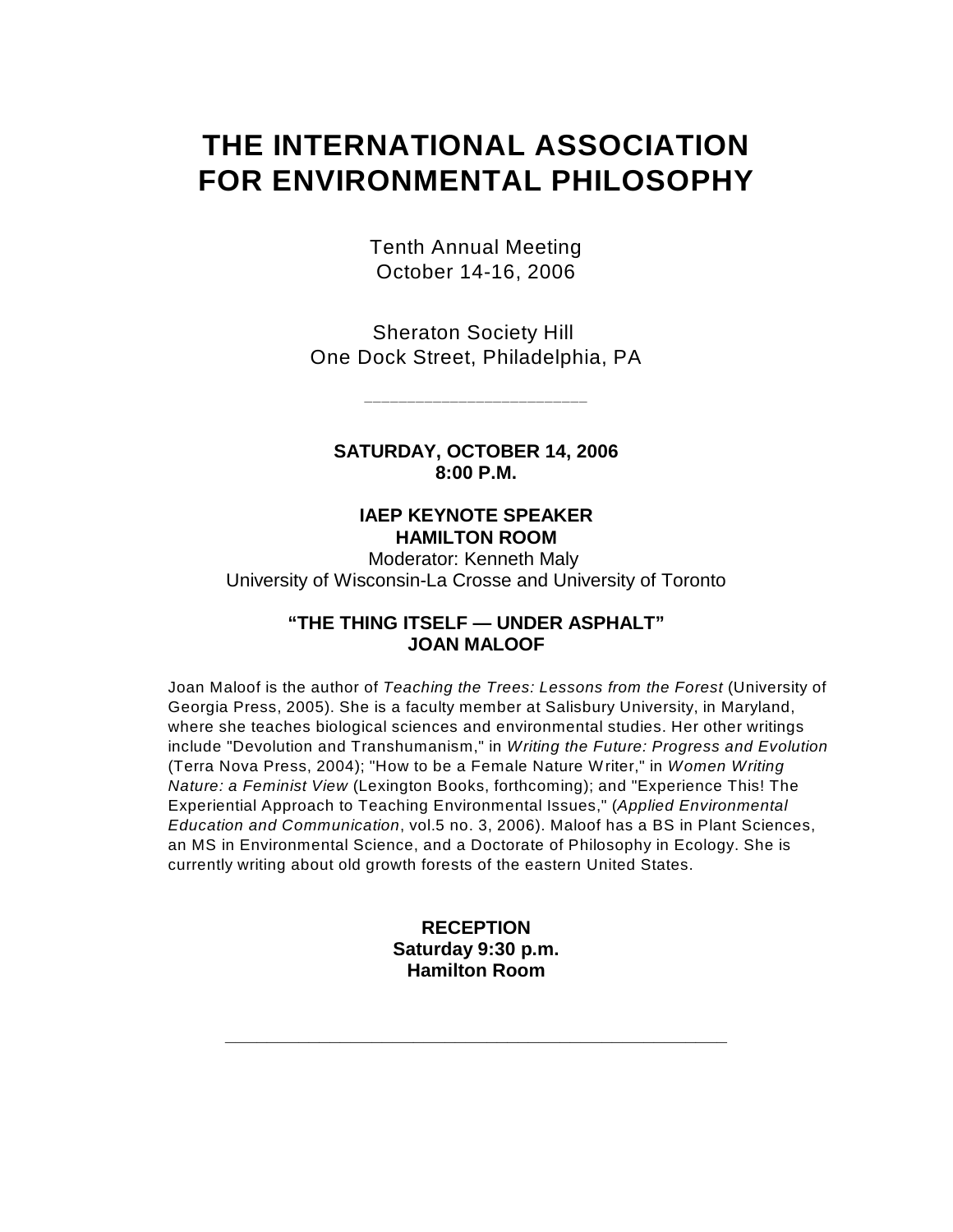## **SUNDAY, OCTOBER 15, 2006**

**SUNDAY, 9:00 - 10:00 A.M. Registration, Hamilton Room**

**SUNDAY, 9:00 - 10:30 A.M.** 

#### **Session I: Ecological Thinking, Engaged Hamilton Room**

#### **Moderator: Lori Brown, University of Oregon**

- Mark Reid, University of Illinois at Urbana-Champaign, "Moral Implications of Industrialized Countries' Environmental Impact on the Third World: An Argument for Ecological Awareness"
- Jake Metcalf, University of California, Santa Cruz, "Intimacy without Proximity: Encountering Grizzlies as Companion Species"
- James Jackson Griffith, Federal University of Viçosa, Brazil, "Applying Systemic Thinking for Teaching Disturbed-Land Reclamation in Brazil"

## **Session II: Buddhism and Ecological Awareness Shippen Room**

### **Moderator: Taylor Hammer, Stony Brook University**

- Brian Schroeder, Rochester Institute of Technology, "Is Nothing Sacred: Nothingness and Nature"
- Mark. H. Dixon, Ohio Northern University, "Interdependence and Its Role in the Conceptualization of Environment"

# **SUNDAY 10:30 - 10:45: Coffee Break**

### **SUNDAY 10:45 - 12:15**

# **Session I: Reaching Out from Science**

#### **Hamilton Room**

### **Moderator: Dennis Skocz, Independent Scholar, Washington, D.C.**

- Eric Sean Nelson, University of Massachusetts, Lowell, "Nature, Domination, and the Dialectic of Enlightenment"
- David Macauley, Pennsylvania State University, Delaware County, "Biomimicry: A Philosophical and Environmental Analysis"
- Glen A. Mazis, Pennsylvania State University, Harrisburg, "Do We Have Time to Care about the Biosphere?: Uncovering the Time of Earth and Matter"

# **Session II: Reconceiving Environmental Philosophy Shippen Room**

## **Moderator: James Hatley, Salisbury University**

- Wendy Lynne Lee, Bloomsburg University of Pennsylvania, "Anthropocentrism Reimagined: Ecology, Language, Aesthetic Experience, and Epistemic Responsibility"
- Edward S. Casey, Stony Brook University, "Toward a New Phenomenology of the Environment"
- Barbara Muraca, University of Greifswald, Germany, and David Wood, Vanderbilt University, "Critique of Pure Externalization: The Politics of Environmentalism"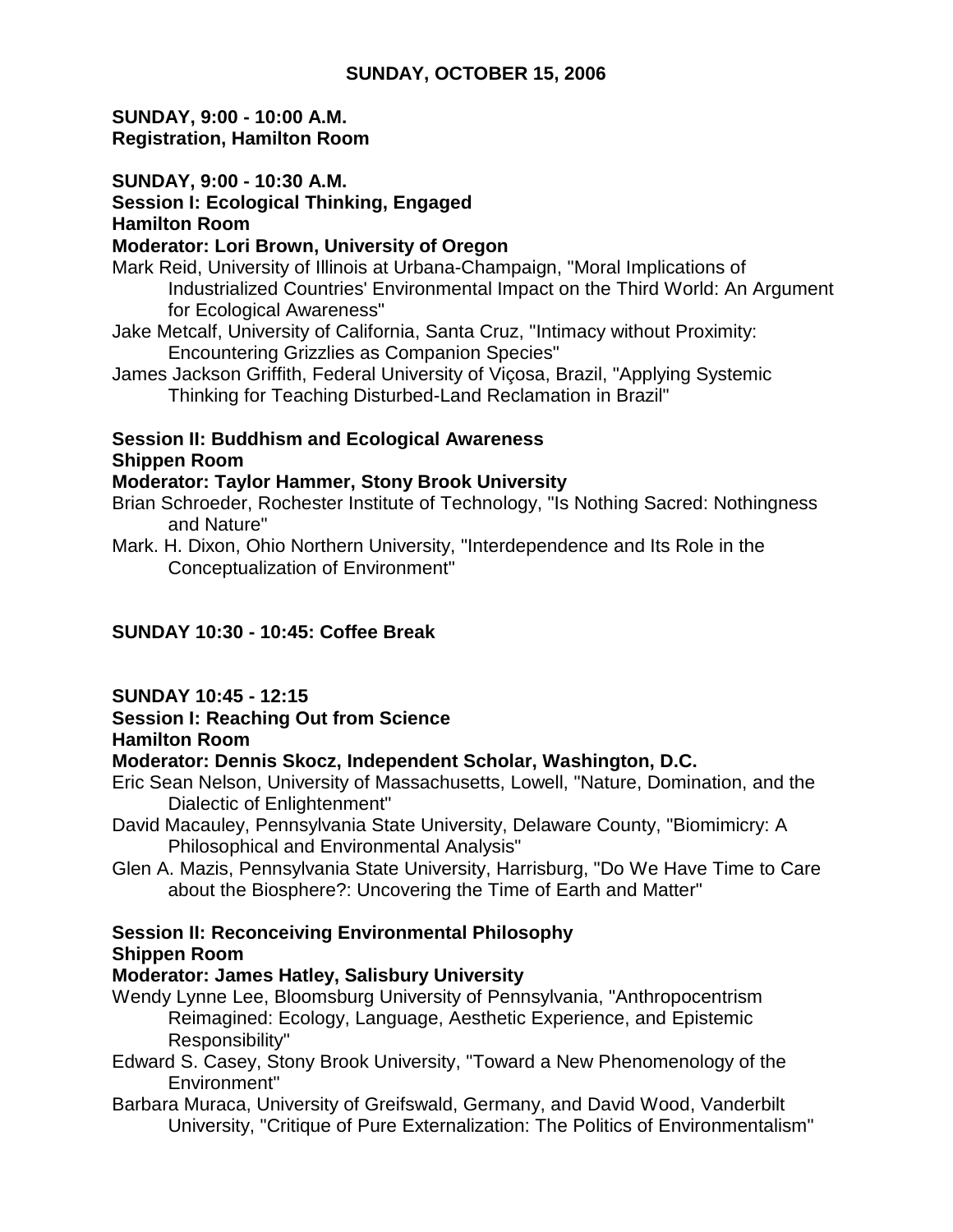## **AFTERNOON SESSIONS**

#### **SUNDAY 2:00 - 3:30:**

**Session I: New Voices at IAEP**

#### **Hamilton Room**

**Moderator: Chris Diehm, University of Wisconsin-Stevens Point**

- Ted Toadvine, University of Oregon, "Cronon's Doubt: Expression and the Phenomenology of Nature"
- Keith Peterson, St. Michael's College, Vermont, "Conceptual Issues in the Philosophy of Nature: Some Remarks on Bookchin's Dialectical Naturalism"
- Brian Treanor, Loyola Marymount University, "But the Greatest of These is Simplicity: Revisiting Thoreau"

# **Session II: Breaking Out of Paradigms Shippen Room**

#### **Moderator: Thomas Nail, University of Oregon**

Chaone Mallory, Villanova University, "Speci(es)al (as) Performance: Ecofeminism and the Regulatory Fictions of Race, Gender, and Species"

### **SUNDAY 3:30 - 3:45: Coffee Break**

#### **SUNDAY 3:45 - 5:15**

**Session I: Architecture, Land, Place**

**Hamilton Room**

### **Moderator: David Seamon, Kansas State University**

Janet Fiskio, University of Oregon, "Toward a Feminist Phenomenology of Place" William Edelglass, Colby College, "Enacting the Layered Landscape: Land, Identity, and Practice in Contemporary Tibet"

Brook Muller, University of Oregon, "Catalytic Architectural Ecologies"

## **Session II: Heidegger in Earth**

**Shippen Room**

### **Moderator: Ted Toadvine, University of Oregon**

Will McNeill, DePaul University, "The Silent Call of the Earth" Eleanor Helms, Fordham University, "Preserving the Earth through Language: Owning and Preserving the Unowned in Heidegger and Merleau-Ponty"

**\_\_\_\_\_\_\_\_\_\_\_\_\_\_\_\_\_\_\_\_\_\_\_\_\_\_\_\_\_\_\_\_\_\_\_\_\_\_\_\_\_\_\_\_\_\_\_\_**

### **SUNDAY 5:30 - 6:30 IAEP BUSINESS MEETING, Hamilton Room**